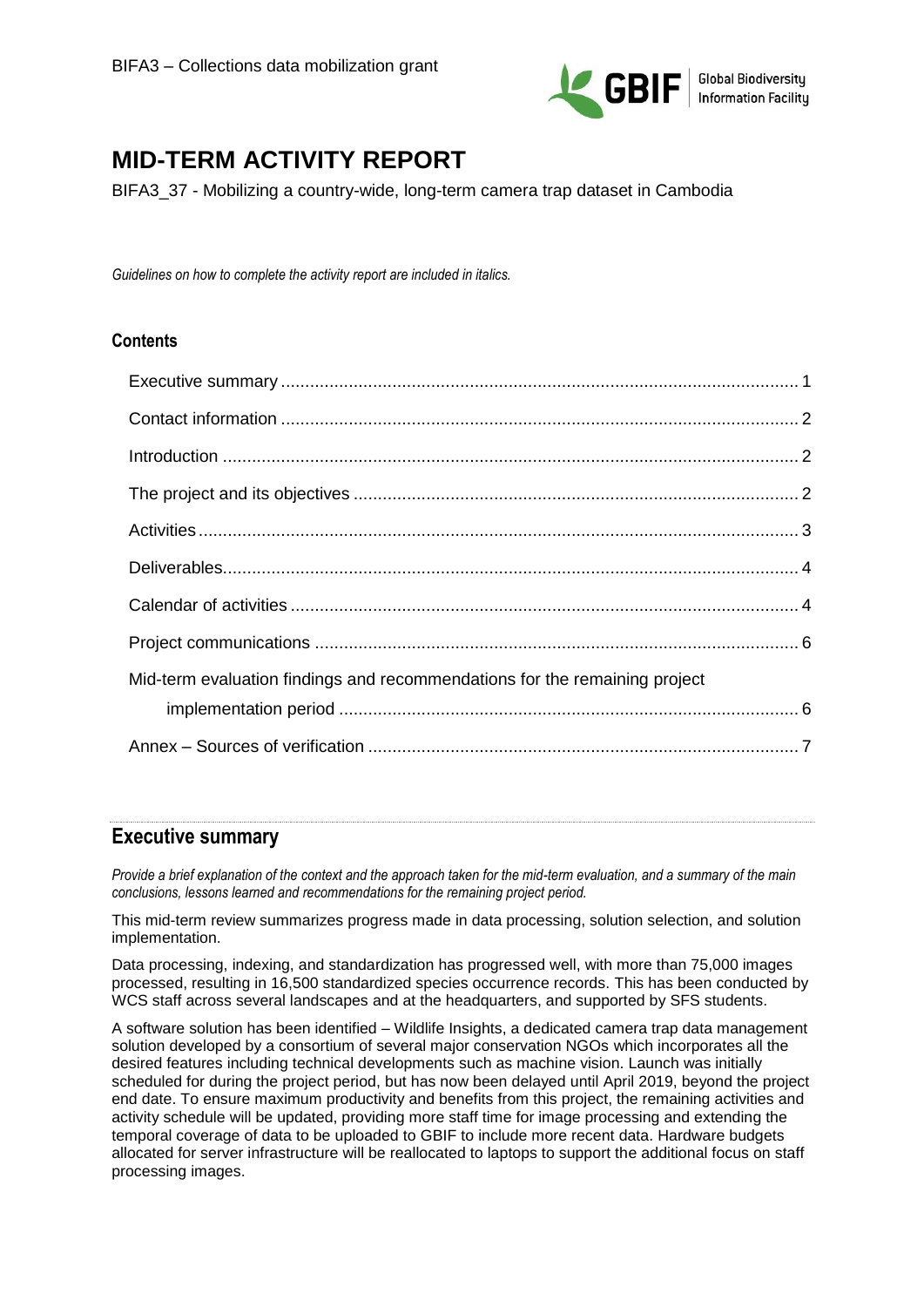

Data publishing steps have been taken, including registration with the France IPT, in order to publish standardized data as it is completed. A trial upload will take place in the coming months, with remaining data being published towards the end of the project.

The project has also raised the conversation of data publishing outside of camera trap data. Organizational response to making data more publically available has been positive, and several data sets unrelated to this project have been identified for publication through GBIF.

# <span id="page-1-0"></span>**Contact information**

*Please provide the name, institutional affiliation, role in the project and contact details of the author(s) of the report.* 

| <b>Name of contact</b>    | Simon Mahood / Olly Griffin                                              |
|---------------------------|--------------------------------------------------------------------------|
| person                    |                                                                          |
| <b>Institution</b>        | Wildlife Conservation Society (WCS) Cambodia Program                     |
| <b>Physical Address</b>   | WCS, #21, Street 21, Sangkat Tonle Bassac,                               |
| No P.O. Box               | P.O. Box 1620                                                            |
| <b>City and country</b>   | Phnom Penh, Cambodia                                                     |
| E-mail                    |                                                                          |
| <b>Full international</b> |                                                                          |
| telephone number          |                                                                          |
| Role(s) in project        | Senior Technical Advisor / Data Analyst and Operations Technical Advisor |

## <span id="page-1-1"></span>**Introduction**

*This section should explain to readers what they will find in this report. It should include:* 

- *A description of how the evaluation has been carried out (e.g. consultation or surveys with project partners and participants). Please refer to the description of monitoring and evaluation plans in the original project proposal.*
- *A description of how the project partners will use the evaluation results.*

This mid-term review has been conducted by project staff members who are implementing the activities, with reporting overseen by the Senior Technical Advisor.

### <span id="page-1-2"></span>**The project and its objectives**

*A brief summary of the project to help readers understand its objectives, including, for example:*

- *The project's start date and expected duration*
- *A list of project participants and description of the main stakeholders*
- *The targeted capacity needs as outlined in the project proposal*

Cambodia's unique and globally important wildlife often exists over large areas, at low densities, adopting human-avoidance behaviors that make them increasing elusive, meaning camera traps are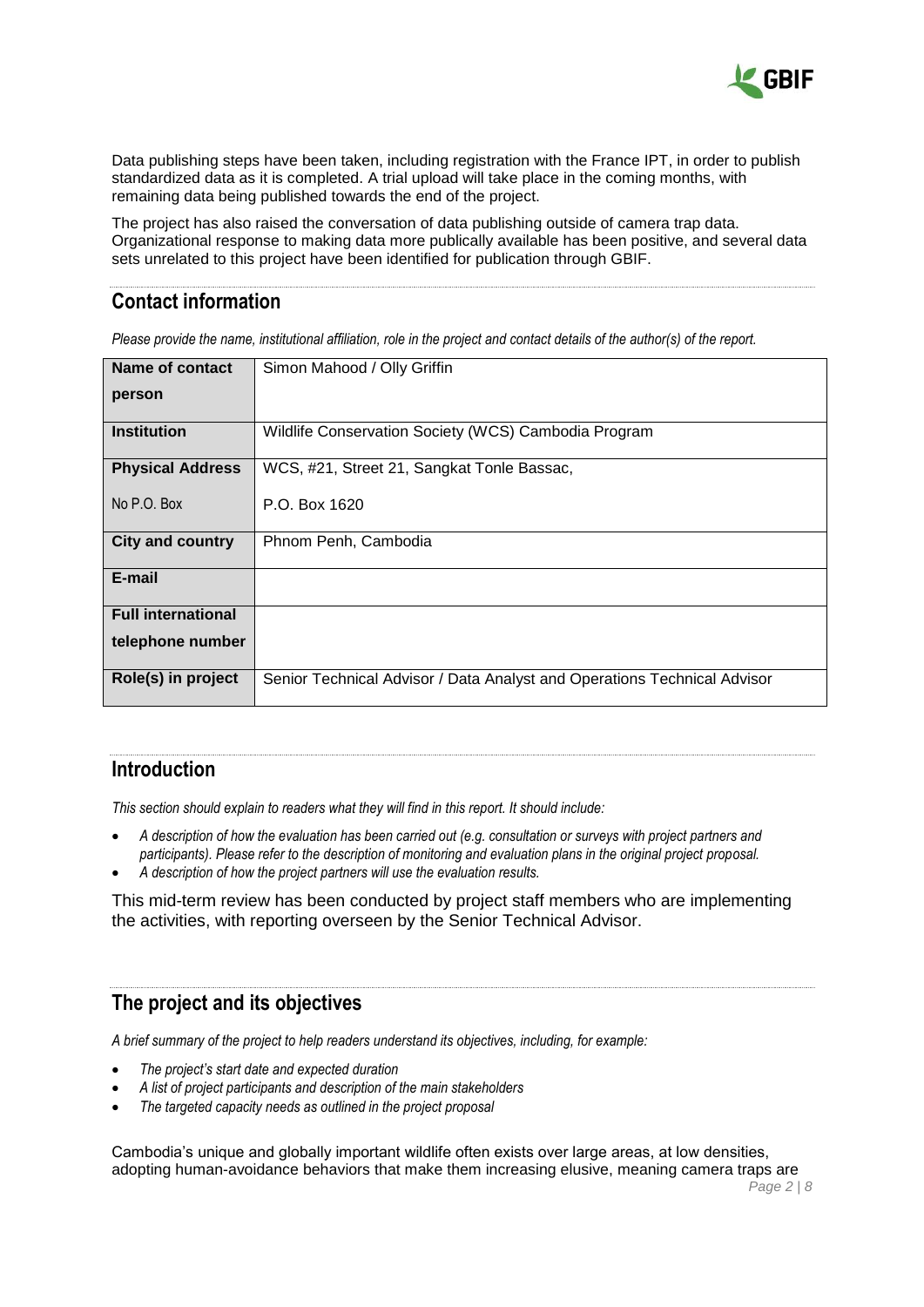

an important tool for biodiversity monitoring across a range of taxa. A wealth of camera trap images and data have been collected by WCS over the last 2 decades across the country, first using filmbased camera traps and subsequently using digital camera traps as the technology became available. This dataset provides important information on species distribution and relative abundance for large and small mammals, as well as birds.

With multiple projects across many protected areas collecting a large number of images, data management is an important issue. Recently, 15,000 film-based camera trap images were digitized and indexed. The next phase of this work is the indexing of an estimated 75,000 digital camera trap images. Once completed, and with the full film and digital collection collated into an appropriate, dedicated system, this rich, long-term data set can be used in an array of monitoring and ecological studies.

This project is an opportunity to centralize camera trap data collected between 2001 and today into an effective and appropriate system, allowing access for future aggregate analysis and outreach.

The project is implemtned by WCS Cambodia, with support from SFS for data processing.

*Timeline: April 2018 – March 2019*

# <span id="page-2-0"></span>**Activities**

| <b>Description of activity</b>                                                                            | <b>Partners</b><br>involved     | <b>Contribution of</b><br>activity to goals<br>listed in table 4.3 | Status of activity as of mid-term<br>reporting                                                                                            |  |  |  |  |  |
|-----------------------------------------------------------------------------------------------------------|---------------------------------|--------------------------------------------------------------------|-------------------------------------------------------------------------------------------------------------------------------------------|--|--|--|--|--|
| Compiling inventories of biodiversity data holdings (for example, by implementing metadata<br>catalogues) |                                 |                                                                    |                                                                                                                                           |  |  |  |  |  |
| Data management<br>standard selection                                                                     | <b>WCS</b>                      | <b>Required for</b><br>achieving Goal 1                            | Solution identified, but release date<br>delayed                                                                                          |  |  |  |  |  |
| Purchase of appropriate<br>hardware                                                                       | <b>WCS</b>                      | <b>Required for</b><br>achieving Goal 1                            | Hardware budget reallocated to<br>laptops to support data processing                                                                      |  |  |  |  |  |
| <b>Biodiversity monitoring</b><br>staff training on selection<br>standard                                 | <b>WCS</b>                      | Required for<br>achieving Goal 1<br>and Goal 2                     | Training for data processing<br>completed. Additional training time<br>reallocated to data processing.                                    |  |  |  |  |  |
| Importation of indexed<br>data                                                                            | <b>WCS</b>                      | Required for<br>achieving Goal 2<br>and Goal 3                     | Data processing and<br>standardisation progressing well.<br>Importation of data to solution staff<br>time reallocated to data processing. |  |  |  |  |  |
| Indexing and importation<br>of additional data                                                            | <b>WCS</b><br>and<br><b>SFS</b> | Required for<br>achieving Goal 3                                   | Data processing and<br>standardisation progressing well.<br>GBIF data upload to begin soon.                                               |  |  |  |  |  |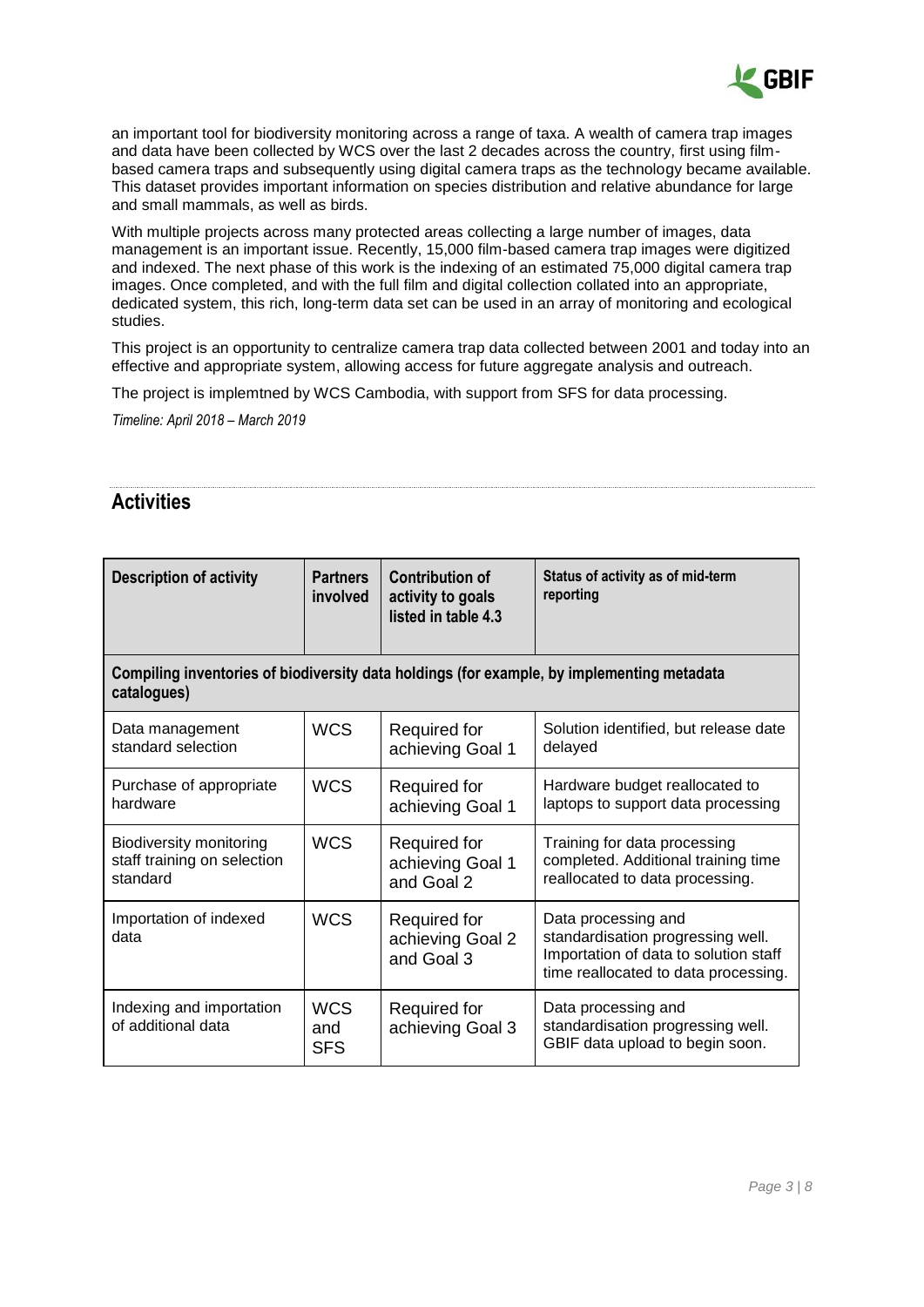

# <span id="page-3-0"></span>**Deliverables**

*This section should summarize the project activities completed by the mid-term, with a description of the associated outputs and deliverables. Please highlight any changes from the original plans provided in the full project proposal.*

*If no result has been achieved on a specific point, please indicate it as "no result achieved yet".* 

#### **a. Data**

*Details of datasets expected to be mobilized as an outcome of the project:* 

| <b>Title of dataset</b> | Taxonomic/geographic | Approximate                  | Current format (e.g. undigitized,                                                                                                                                                                                 |  |  |
|-------------------------|----------------------|------------------------------|-------------------------------------------------------------------------------------------------------------------------------------------------------------------------------------------------------------------|--|--|
|                         | scope                | number of<br><b>Irecords</b> | digitized)                                                                                                                                                                                                        |  |  |
|                         |                      | (specimens)                  |                                                                                                                                                                                                                   |  |  |
| Cambodia-wide           | 2001-2015, Cambodia, | $90,000+*$                   | More than 75,000 images have                                                                                                                                                                                      |  |  |
| WCS camera<br>trap data | mammals and birds.   |                              | been processed and indexed,<br>resulting in 16,500 species<br>occurrence records.                                                                                                                                 |  |  |
|                         |                      |                              | An additional 15,000 indexed<br>images have been standardised<br>into an appropriate format, give a<br>total of more than 30,000* species<br>occurrence records. *Note, this<br>include non-independent captures. |  |  |
|                         |                      |                              | Digitized and indexed images are<br>indexed in a Microsoft Excel file,<br>which will be manipulated into a<br>format which can be uploaded into<br>a selected system.                                             |  |  |

*\* includes possible blank and duplicate images*

#### **b. Other deliverables**

*Describe other deliverables expected from the project (e.g. publication of [data papers](https://www.gbif.org/data-papers), catalogues, reports etc.)*

Two SFS students have completed their data processing and analysis report. As this was completed as part of a training course, the resulting report will not be made publically available. However, the data processing they undertook as part of the course is included in the dataset to be published through GBIF and used internally by WCS.

## <span id="page-3-1"></span>**Calendar of activities**

*The calendar should be completed in the same way as in the Full Project Proposal (4.6) but should include any expected changes. Please provide reasons for any expected changes in the Notes column in the table below.* 

| Proposed       | <b>Proposed Activity</b> | Lead    | Implementation/ Notes |  |
|----------------|--------------------------|---------|-----------------------|--|
| <b>I</b> dates |                          | partner | <b>revised date</b>   |  |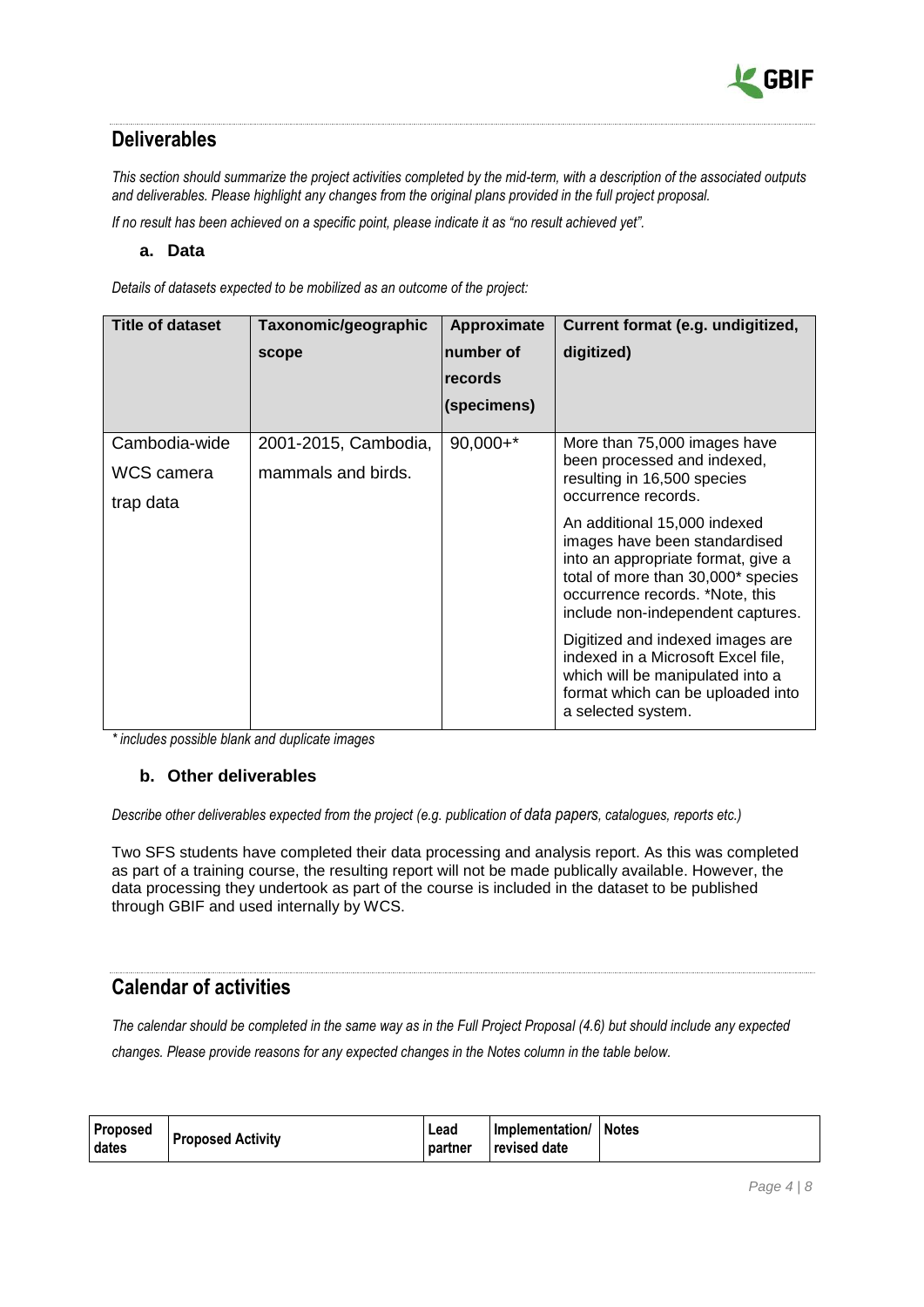

| April 2018                    | Selection of appropriate<br>management solution                                                                                             | <b>WCS</b>         | April 2018                                        | Management solution<br>identified - Wildlife Insights, a<br>global partnership between<br>several NGOs                                          |
|-------------------------------|---------------------------------------------------------------------------------------------------------------------------------------------|--------------------|---------------------------------------------------|-------------------------------------------------------------------------------------------------------------------------------------------------|
| April/ May<br>2018            | Preparation of unindexed data at<br>headquarters and field sites by<br><b>WCS staff and SFS students</b>                                    | WCS/<br><b>SFS</b> | April-October<br>2018                             | More than 75,000 digital<br>images processed and<br>standardised, resulting in<br>more than 16,500 animal<br>captures/occurrence data<br>points |
| May 2018                      | Purchase and installation of<br>required hardware                                                                                           | <b>WCS</b>         | November<br>2018                                  | Cancelled, and assigned to<br>laptop procurement to support<br>image processing                                                                 |
| June<br>2018                  | Importation of digitized film data at<br>headquarters                                                                                       | <b>WCS</b>         | <b>June 2018</b>                                  | 15,000 film images ready for<br>importation into Wildlife<br>Insights                                                                           |
| June<br>2018                  | Publication of two SFS student<br>analyses                                                                                                  | <b>SFS</b>         | June 2018<br>(revisions in<br><b>August 2018)</b> | Data processed and analysed,<br>report attached in annex.                                                                                       |
| June/ July<br>2018            | Attendance of project team<br>member at BIFA Capacity<br>Enhancement Workshop                                                               | <b>WCS</b>         | June/July<br>2018                                 | Completed                                                                                                                                       |
| July/<br>August<br>2018       | Staff training on selected solution at<br>headquarters                                                                                      | <b>WCS</b>         | December<br>2018                                  | Cancelled, and staff time<br>reassigned to data processing                                                                                      |
| August-<br>Dec 2018           | Importation of digital images at<br>headquarters                                                                                            | <b>WCS</b>         | November<br>2018                                  | Cancelled, and staff time<br>reassigned to data processing                                                                                      |
| Sept<br>2018                  | Field staff training on selected<br>solution                                                                                                | <b>WCS</b>         | December<br>2018                                  | Cancelled, and staff time<br>reassigned to data processing                                                                                      |
| Sept/Oct<br>2018              | Importation of digital images at field<br>sites                                                                                             | <b>WCS</b>         | November<br>2018                                  | Cancelled, and staff time<br>reassigned to data processing                                                                                      |
| Nov<br>2018-<br>March<br>2019 | Continued use of selected solution,<br>support, and coordination between<br>Project coordinator and field sites<br>for newly collected data | <b>WCS</b>         | November<br>2018-March<br>2019                    | Cancelled, and staff time<br>reassigned to data processing                                                                                      |
| Nov<br>2018-<br>March<br>2019 | Continued enrichment of dataset<br>(species identification, counts of<br>individuals, etc) by project staff and<br>volunteers               | <b>WCS</b>         | November<br>2018-March<br>2019                    | Cancelled, and staff time<br>reassigned to data processing                                                                                      |
| March<br>2019                 | Publishing of dataset through GBIF                                                                                                          | <b>WCS</b>         | March 2019                                        | Registered with France IPT                                                                                                                      |
|                               | Procurement of laptops to support<br>additional data processing                                                                             | <b>WCS</b>         | February 2019                                     | Revised activity, budget<br>reallocated from server<br>hardware                                                                                 |
|                               | Processing of additional data,<br>including data from 2015-2018                                                                             | <b>WCS</b>         | January-<br>March 2019                            | Revised activity, staff time<br>from cancelled activities due<br>to delay of external software<br>launch                                        |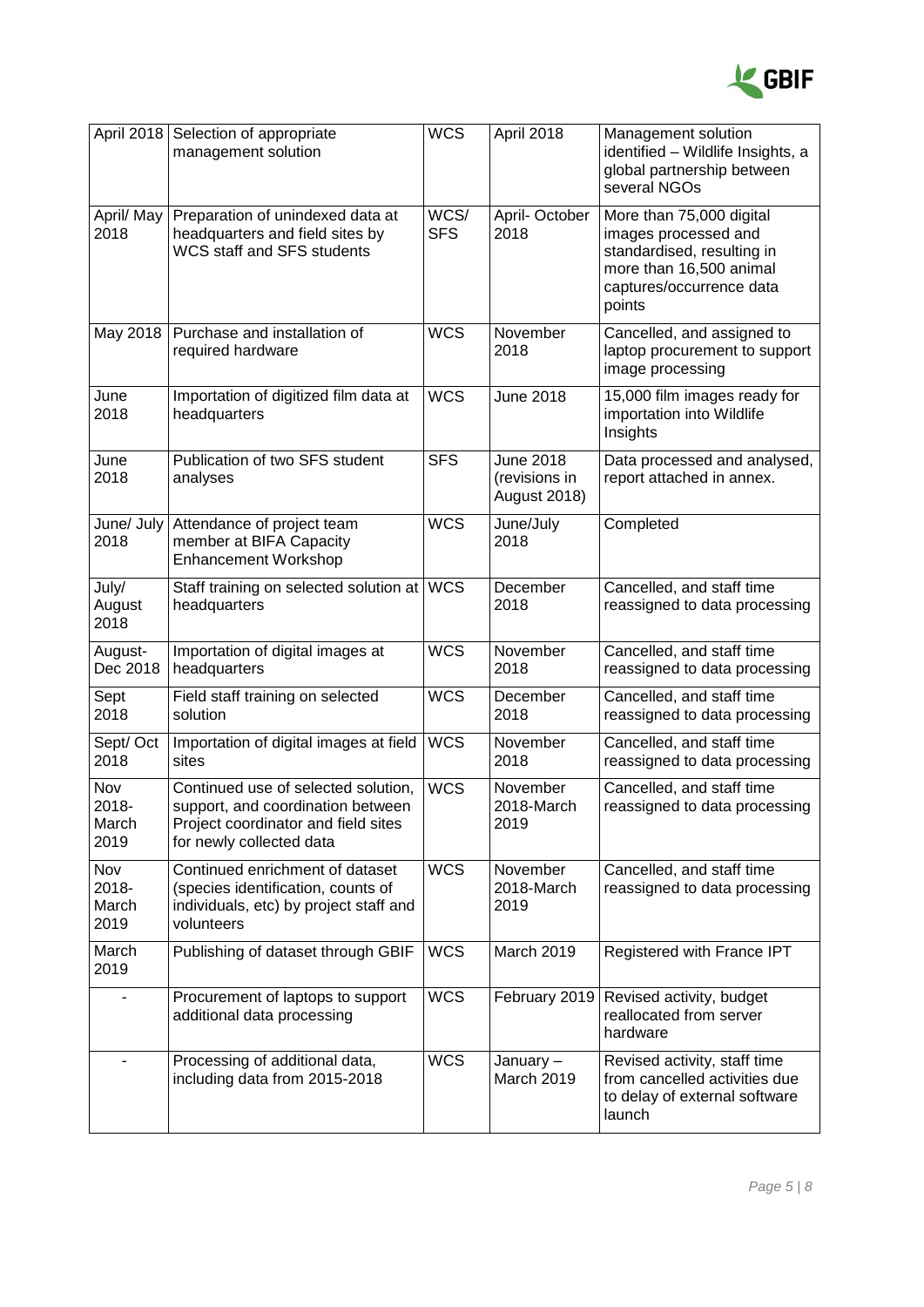

# <span id="page-5-0"></span>**Project communications**

*Describe the plans to communicate and share the results of your project with the project stakeholders and broader GBIF community. Please also review the page describing your project available from [https://www.gbif.org/project/3GPlz6Ks40GgK0iEy0sMIE/mobilizing-a-country-wide-long-term-camera-trap-data-set-in](https://www.gbif.org/project/3GPlz6Ks40GgK0iEy0sMIE/mobilizing-a-country-wide-long-term-camera-trap-data-set-in-cambodia)[cambodia.](https://www.gbif.org/project/3GPlz6Ks40GgK0iEy0sMIE/mobilizing-a-country-wide-long-term-camera-trap-data-set-in-cambodia) Highlight any additional documents, events, news items or links that you would like to add to your page.*

WCS Cambodia's Media Officer will produce a number of press released, social media, and website updates highlighting the project's success, and liaise with GBIF to ensure promotion of GBIF's goals and programs. The GBIF program will be credited in scientific and popular articles produced based directly on this project.

These media items will be produced in the second half of the project.

## <span id="page-5-1"></span>**Mid-term evaluation findings and recommendations for the remaining project**

### **implementation period**

*This should be the main section of the report, covering for example:*

- *An evaluation of the project activities by the mid-term and their outputs/deliverables*
- *Any feedback on the project's relevance from the partners and stakeholders*
- *Comments on the project implementation, its efficiency and effectiveness*
- *The management arrangements for the project, including support from the GBIF Secretariat*
- *Any reflection on the mid-term evaluation itself that could help inform the project's final evaluation and final report*
- *Areas of success to build on during the remainder of the project implementation*

*This section is also an opportunity to draw out the main lessons from the project experience that could be applied in other contexts, including any best practice that others in the GBIF community could apply.*

*Try to clearly document any changes to the project plans that will be made based on the findings of the mid-term evaluation. Please discuss any substantial changes with the GBIF Secretariat [\(bifa@gbif.org\)](mailto:bifa@gbif.org). In addition, please outline any recommendations for the GBIF Secretariat or the community to reinforce the initial successes of the project.*

The core part of this project, the standardisation of camera trap images, has progressed well, undertaken by WCS staff and supported by SFS students, and is ahead of the projected timeline. The format follows the Darwin Core, the Camera Trap Metadata Standard, with additional columns to capture project specific data.

As anticipated, data archives contain significant numbers of blank and setup images. Despite this, more than 16,500 species records have been obtained and standardised.

Students used on the project have benefited from technical learning, both general data cleaning processes as well as specific tools like OpenRefine and advance Excel usage. With a few hours of training, students are able to accurately prepare large sets of data.

More than 10 different camera trap data management systems were assessed, ranging from technical complex but powerful systems such as CamtrapR, to web based user-friendly interfaces such as Aardwolf. TRAPPER was original shortlisted as the most likely candidate, but Wildlife Insights (WI) was chosen for a number of reasons – WCS's participation in the development for one factor, as well as numerous technical advantages, including recent advances like machine vision for automatic species identification. This solution meets all the desired criteria, and provides tools and benefits not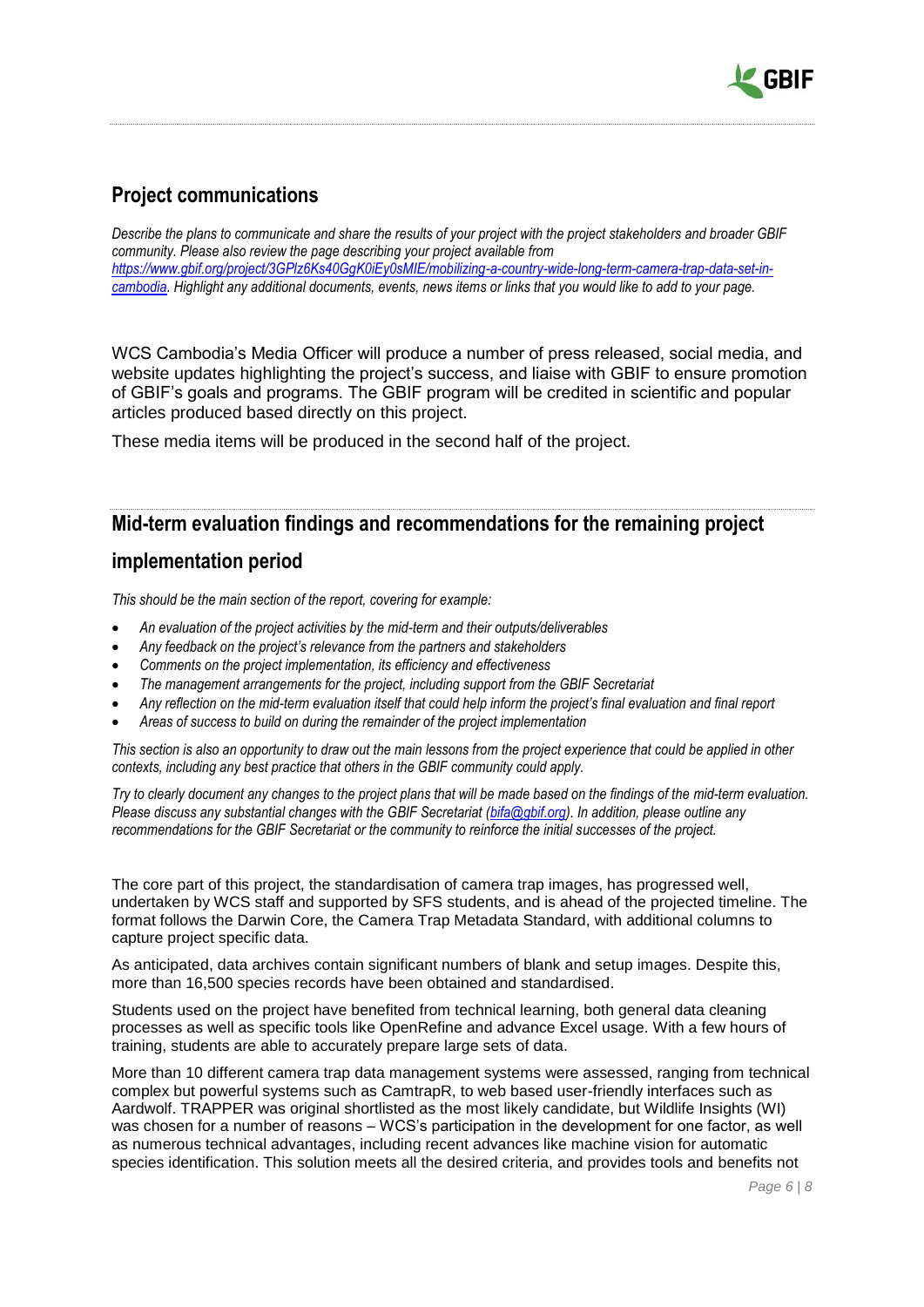

previously considered in the criteria list – automatic analysis of federated data, for example. The launch of WI was originally timelined for within the project period, but has been delayed until after the project end date. It would be ineffective and inefficient to adopt and train another solution in the short term, only to move to WI later. Instead, to ensure maximum benefits from this project, staff time previously allocated to training will be redirected to additional data processing, with the temporal period being extended from pre-2015 to include 2015-2018 data.

Given different hardware requirements for WI, the budget allocated for server procurement will be reallocated to laptops, which will support the additional data processing load of the revised activities.

A major, additional benefit of this project has been to provide data management and sharing capacity to WCS Cambodia, which has initiated wider conversations about data management and sharing across the program. Progress, albeit slow, is being made towards adopting standard practices across the program which reflect modern best-practice. This capacity has also allowed support to be provided to the Royal Government of Cambodia's Ministry of Environment, who are having similar internal discussions about data management practices.

### <span id="page-6-0"></span>**Annex – Sources of verification**

*Sources of verification are for example links to relevant digital documents, news/newsletters, brochures, copies of agreements with data holding institutions, workshop related documents, pictures, etc.* 



*Figure 1. Field staff processing old datasheets and compiling image collections*